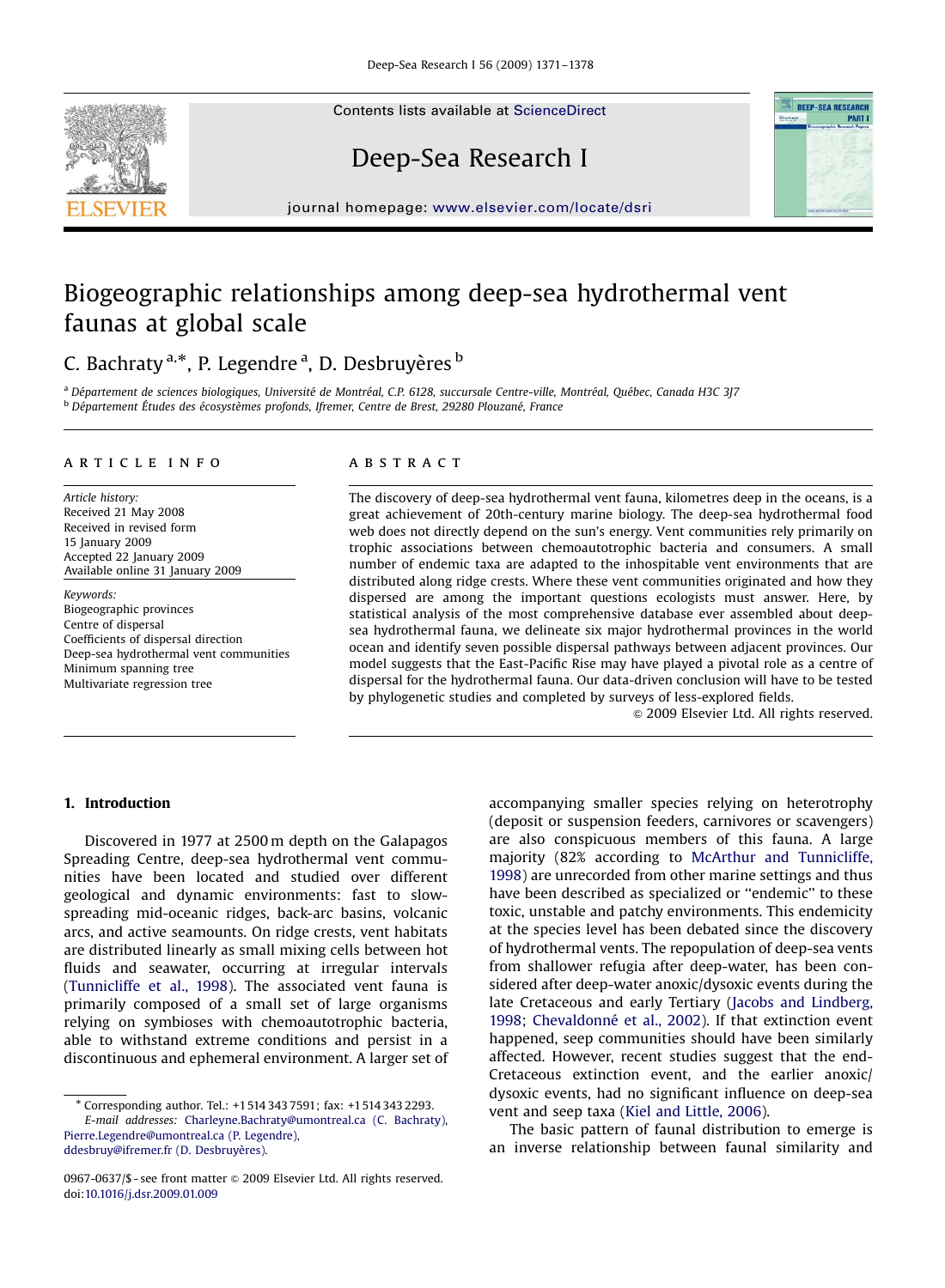distance separating vent fields ([Hessler and Lonsdale,](#page-7-0) [1991](#page-7-0)). Discontinuities of the ridges, as well as hydrological barriers, limit the along-axis dispersal and favour allopatric speciation. At the global scale, biogeographic factors (physical barriers and corridors) that contribute to the isolation of vent faunas on different ridge segments or complexes may yield different, separately evolved sets of species filling the same niches ([Tunnicliffe et al., 1996,](#page-7-0) [1998\)](#page-7-0) and cause isolation of species groups by the process of vicariance.

Biogeography deals with the existence of different faunistic and floristic patterns, at different spatial and time scales, in the terrestrial and marine environments. Biogeography seeks to identify these patterns as well as the forces that shaped present-day distributions of taxa or communities, at different taxonomic levels [\(Tunnicliffe et](#page-7-0) [al., 1998\)](#page-7-0). Distribution patterns are described by a set of biogeographic ''provinces'', which represent one of the oldest concepts in biogeography [\(Nelson and Platnick,](#page-7-0) [1981\)](#page-7-0). The biogeographic provinces are intended to describe the results of broad scale to fine-scale processes such as speciation, extinction, dispersal, and species interactions, that can generate and maintain taxonomic diversity [\(Briggs, 1974](#page-6-0)). The broad-scale processes essentially refer to movements of tectonic plates, sea-level changes, and the formation of barriers to dispersal such as fractures ([Hedges et al., 1996\)](#page-7-0); the small-scale processes act on the composition, richness, diversity, abundance, and recruitment of the communities [\(Rosenzweig, 1995](#page-7-0)).

Biogeographic studies of vent communities are of particular interest because of the characteristics of these ecosystems. (1) Linear and patchy distributions along spreading centres can cause isolation of a group of species. (2) Hydrothermal species are specific to their environment ([Little and Vrijenhoek, 2003](#page-7-0)). (3) Species with a long history of endemicity have probably diversified within the vent and seep habitats [\(Van Dover et al., 2002](#page-7-0)). Molecular clocks show that presently dominant groups of organisms in vents and seeps are relatively young  $\leq 126$  Ma, diversification in the late Cretaceous and Cenozoic; [Hurtado, 2002\)](#page-7-0). Their appearance can be correlated with the last phases of the break-up of Pangaea. These recent groups have probably been derived from ancestors living in other deep-sea (e.g. seeps) and shallow-water ancestors ([Black et al., 1997\)](#page-6-0).

In early studies of hydrothermal vent biogeography, the criteria used to define provinces were essentially interpretive, based on faunal composition at the specific or supra-specific levels, the rate of endemicity, and evidence for vicariance and historical dispersal. The first biogeographic model was proposed by [Tunnicliffe \(1997\)](#page-7-0) on the basis of the faunal composition and historic geological events. It contained seven provinces (Atlantic, Japan-Mariana basins, West-Pacific, Northeast Pacific, Northern East Pacific Rise, Galapagos and Southern East Pacific Rise). A model with four provinces (East-Pacific, North-Pacific, West-Pacific and Mid-Atlantic Ridge) was constructed by [Mironov et al. \(1998\)](#page-7-0), who examined distributions of both hydrothermal taxa and non-hydrothermal taxa (those living near vents but not depending on hydrothermal circulation) because he considered that

the biogeographic organization of the two faunas depended on the same factors, namely tectonic history, dynamic ridges and environmental conditions. In 1998, Tunnicliffe published a compilation of the taxonomic and environmental characteristics of her new model, which comprised five provinces (Northeast Pacific, West-Pacific, Mid-Atlantic Ridge, Southern East Pacific Rise, Southwest Pacific from the Fiji basin). For the first time, a comparison with cold seep communities was made and the joint influence of dispersion and vicariance processes on the distribution of communities among the hydrothermal provinces was evaluated. A biogeographic model of vent faunas with six provinces was derived by [Van Dover et al.](#page-7-0) [\(2002\)](#page-7-0) mainly from correlations between these provinces and the geographical locations of the ocean basins, and from the degrees of isolation along the mid-ocean ridge system, the bathymetry and vicariance events. The latter include the fact that the East Pacific Rise and the northeast Pacific ridge system once formed a continuous plate boundary that was split  $\sim$ 28Ma ago by the overriding North American plate. Finally, in addition to the already described provinces (East Pacific Rise, Northeast Pacific, Mid-Atlantic Ridge, Western Pacific, Indian Ocean), the nine-province model of [Tyler and Young](#page-7-0) [\(2003\)](#page-7-0) considers the little-explored zones (Arctic, East Scotia Ridge) as ''potential'' provinces. It also recognizes the western Pacific sites of the back-arc basins and the site of Loihi as distinct provinces [\(Fig. 1](#page-3-0); Supplementary Table 2).

Statistical methods were used in previous studies mainly to compare vent communities between segments on the same ridge [\(Gebruk et al., 1997](#page-6-0); [Van Dover et al.,](#page-7-0) [2002](#page-7-0); [Tsurumi and Tunnicliffe, 2003](#page-7-0)). They were rarely applied to presence-absence of taxa in all vent fields because the faunal data available were insufficient to be used in statistical or biological/ecological studies [\(Van](#page-7-0) [Dover, 1995;](#page-7-0) [Jollivet, 1996](#page-7-0); [Gebruk et al., 1997](#page-6-0); [Tsurumi](#page-7-0) [and Tunnicliffe, 2003](#page-7-0)). The first global study of vents that involved multivariate analyses was a comparison of diversity study between the three major ridge systems (East-Pacific Rise, Atlantic ridge and Western ridges; [Jollivet, 1996](#page-7-0)). The aim of that paper was not to describe new provinces but to analyze the characteristics of the provinces proposed by Tunnicliffe.

Our approach has benefited from a recent review of hydrothermal vent taxonomy based on the best direct information available from morphological taxonomy conducted during the past 30 years on 63 hydrothermal vent fields (Desbruyè[res et al., 2006\)](#page-6-0). Advanced statistical methods were applied to this database to answer biogeographic questions about the broad-scale structure and dispersal of the vent fauna.

This study has two objectives: first, to propose and validate the clustering of vent fields into biogeographic provinces; second, to infer the direction of species dispersal between these provinces using dispersal models. The analyses involved three statistical steps: (1) clustering the hydrothermal fields by Multivariate Regression Tree (MRT) analysis; (2) calculation of faunal coefficients of dispersal direction (DD) among the groups (provinces) obtained from the previous step; (3) computation of a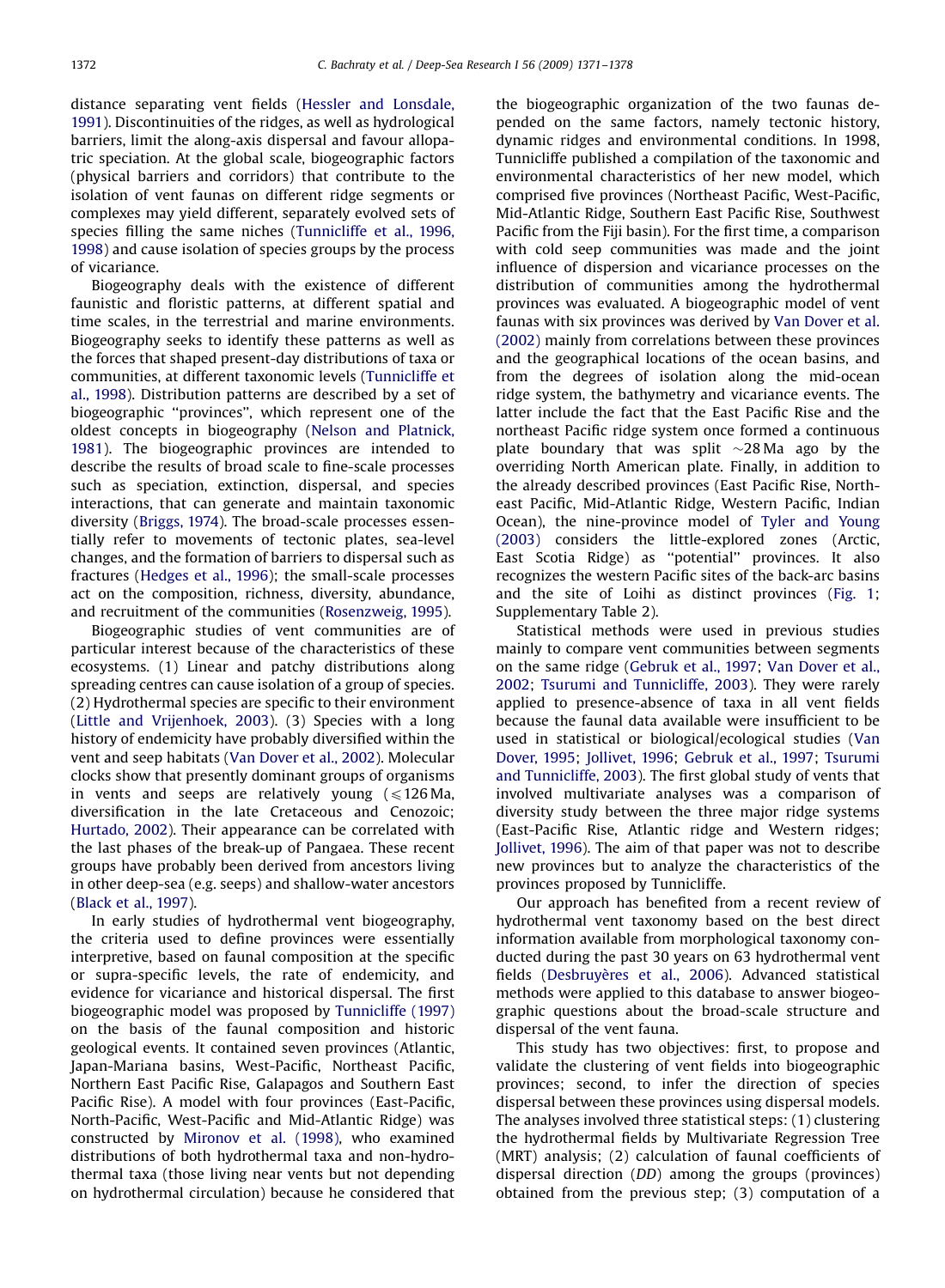minimum spanning tree among these same groups (provinces).

### 2. Material and methods

The data were assembled from a recent compilation (Desbruyè[res et al., 2006\)](#page-6-0), completed by studying the literature, databases on the World Wide Web ([ChEss](#page-6-0): [http://www.noc.soton.ac.uk/chess/database/,](http://www.noc.soton.ac.uk/chess/database/) [NOAA](#page-7-0): [http://www.pmel.noaa.gov/,](http://www.pmel.noaa.gov/) [NeMO](#page-7-0): [http://www.pmel.](http://www.pmel.noaa.gov/vents/nemo/) [noaa.gov/vents/nemo/](http://www.pmel.noaa.gov/vents/nemo/)) and by contacting researchers. A database for species and one for genera were constructed for 63 hydrothermal fields. They give the presence (coded 1) or absence (coded 0) of 592 species and 332 genera in each field [\(Fig. 1;](#page-3-0) Supplementary Tables 1 and 2). To make the data amenable to least-squares analyses such as MRT, species data were subjected to a Hellinger transformation [\(Legendre and](#page-7-0) [Gallagher, 2001](#page-7-0)), which consists of dividing each value by the row (field) sum and taking the square root of the result.

The Multivariate Regression Tree (MRT; [De'ath, 2002](#page-6-0)) is a divisive clustering method for a multivariate response data table Y (the transformed data tables), which bases its binary divisions on external explanatory variables X that act as constraints on the formation of the groups. At each step, a partition is chosen, along the values of one of the explanatory variables X, that maximizes the difference, for the response data Y, between the two groups formed. The  $R^2$ , or equivalently the among-group sum-of-squares, is maximized at each division step. After the first partition, new partitions are identified in the two groups independently, in a hierarchical way. Trees can be compared using the number of groups and the overall fit measured by the R-square or its complement the relative error. Trees can be better evaluated and compared using their cross-validation error which estimates predictive power. The tree with the smallest cross-validation error is often presented, but a tree with a different number of groups may also be retained when it corresponds better to the research objective.

MRT was used to obtain groups of fields that were similar in faunal composition and neighbours in space, thus delineating biogeographic provinces. Latitude and longitude were used to impose a constraint of spatial contiguity to the tree. Consequently, the tree will display groups of fields that are adjacent to each other in the world's oceans; these groups will form our hypothesis of biogeographic provinces. The tree was computed using the 'mvpart' library ([De'ath, 2006](#page-6-0)) in the R statistical language [\(R Development Core Team, 2006](#page-7-0)) and redrawn along a scale of increasing values of the global  $R^2$  statistic for the partitions obtained.

Coefficients of dispersal direction (DD coefficients; [Legendre and Legendre, 1984, 1998](#page-7-0)) were computed to measure the flow of taxa that may have dispersed, in the past, from regions with high to low taxonomic richness (assumption 4 below), as witnessed by present-day richness gradients, assuming that past dispersal of communities has left traces in present-day distributions (assumption 3). The associated test of significance (below) gives statistical support to the empirically-discovered hypotheses of fluxes. We computed the coefficients at the genus level because we were looking for similarities in faunal composition between adjacent provinces that may have been produced by dispersal of organisms before the differentiation of some present-day species. Two types of coefficients were computed:  $DD_1 = [a/(a+b+c)] \times [(b-c)]$  $(a+b+c)$ ] and  $DD_2 = [2a/(2a+b+c)] \times [(b-c)/(a+b+c)]$ ; *a* is the number of taxa common to the two provinces considered, b is the number of taxa exclusive to the first province, and c to the second province. The first portion of each coefficient measures the similarity between regions (Jaccard index in  $DD_1$ , Sørensen index in  $DD_2$ ) while the second portion measures the asymmetry in taxonomic composition. For each DD coefficient, a McNemar test of asymmetry between the quantities b and c was computed; the [Holm \(1979\)](#page-7-0) correction was applied to the significance level  $\alpha$  to control for type I error caused by multiple testing. The significant coefficient values indicate significant asymmetry in taxonomic richness and support the hypothesis of a flux between adjacent provinces; the sign of a significant coefficient, given by the quantity  $(b-c)$ , indicates the direction of taxonomic flux; and the DD value, which reacts to both the similarity and the asymmetry between provinces, estimates flow intensity. If data are missing for some taxa or there are identification errors, or differences in nomenclature among provinces, the DD analysis results can be blurred; it is, however, quite unlikely that a false significant pattern will emerge from these errors. The results ([Fig. 1\)](#page-3-0) will thus be judged by the coherence of the overall pattern that will emerge. The coefficients were computed using the function 'bgdispersal' available in the 'vegan' R-language library ([Oksanen et al., 2008\)](#page-7-0). It provides  $DD_1$ ,  $DD_2$ , a, b, and c matrices, McNemar chi-square statistics for the tests of asymmetry, and their associated probabilities.

Interpretation of the DD coefficients rests on four assumptions that may or may not be true for system under study. (1) Taxa can only disperse between adjacent provinces; considering the past and present connections among oceans, among the 15 pairs of provinces, four were not adjacent and were not studied: Northwest Pacific  $\leftrightarrow \rightarrow$ Southern East Pacific Rise, Northeast Pacific $\leftrightarrow$ Southern East Pacific Rise, Southern East Pacific Rise $\leftrightarrow$ Mid-Atlantic Ridge, and Southwest Pacific $\leftrightarrow$ Mid-Atlantic Ridge. (2) Dispersal by active or passive migration is a likely mechanism among fields in each province and between adjacent provinces. (3) Past dispersal has left traces in present-day distributions. Indeed, if no indication of taxa dispersal remains in present-day distributions, the coefficients cannot detect it; that is the basis for all historical research. (4) Dispersal comes from provinces of high to low taxonomic diversity. This statement assumes that, because of historical (e.g. older provinces) or chance reasons, more taxa may have originated in some provinces than in others. If this fairly weak assumption is correct, then more taxa should have dispersed from provinces with high diversity to provinces with low diversity than the opposite. We entertained this hypothesis to find what picture of historical dispersal it led to for the deep-sea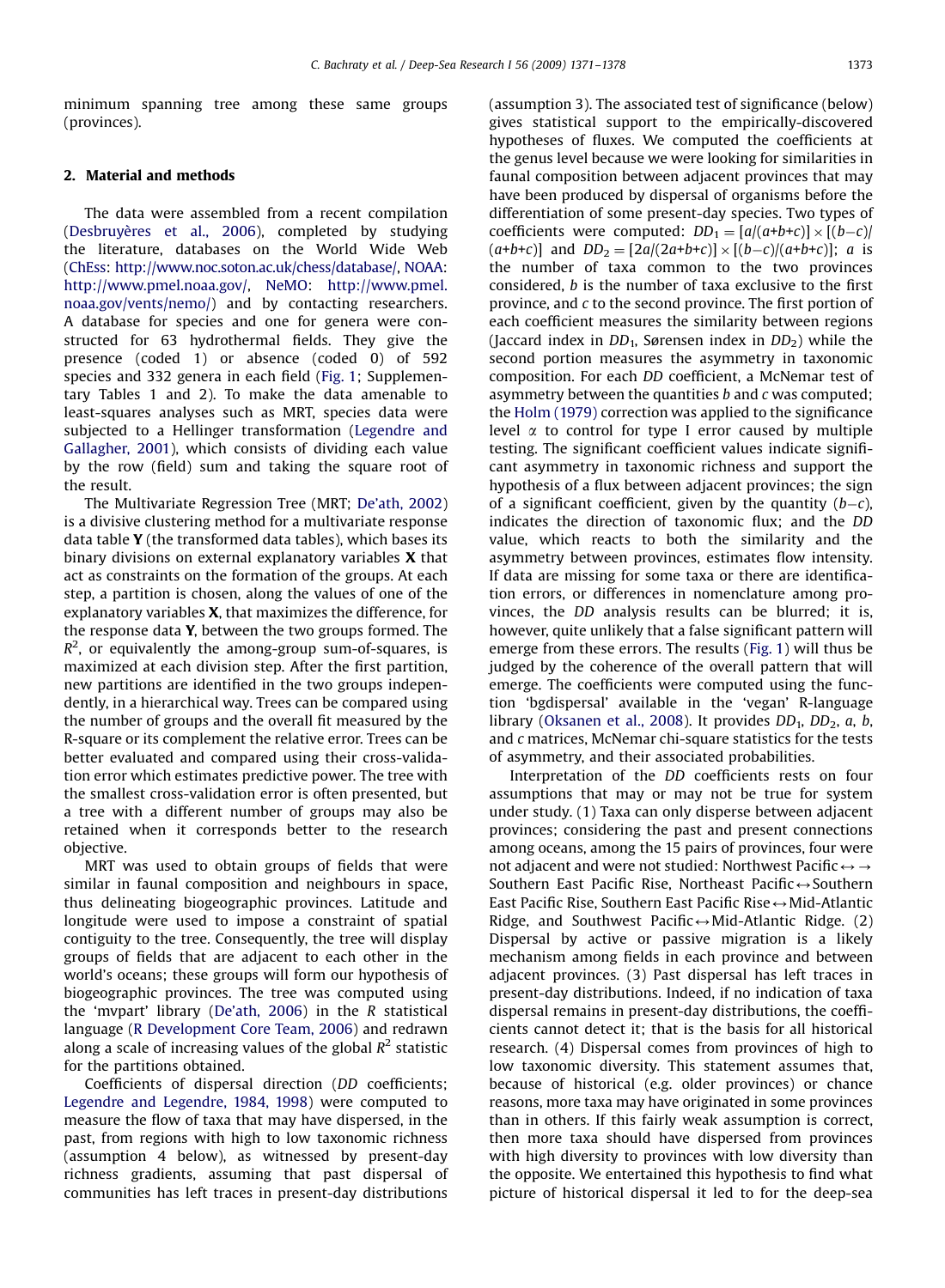<span id="page-3-0"></span>hydrothermal settings. Statement 4 also assumes that taxonomic richness in the pairs of regions that are compared is known with about the same degree of precision. That assumption is probably not true for some of the pairs of regions that we compared.

Assumption 4 may seem too constraining given the uncertainties of our knowledge about hydrothermal fauna because richness asymmetry may reflect in part an asymmetry in sampling intensity. An analysis of Jaccard  $(a/a+b+c)$  and Sørensen (2a/2a+b+c) similarity matrices, which form the first portion of the  $DD_1$  and  $DD_2$ coefficients respectively, was also undertaken to provide an answer based on strict faunal similarity, without any use of the asymmetry of taxonomic diversity between provinces. From the similarity matrices, a minimum spanning tree (MST, described for example in [Legendre](#page-7-0) [and Legendre,1998](#page-7-0), Section 8.2) was computed, linking pairs of adjacent provinces. No test of significance is attached to similarity coefficients.

### 3. Results

The hydrothermal fields of the World's oceans were divided into biogeographic provinces by using MRT analysis of species-level faunal composition, with the latitude and longitude coordinates of the fields as constraints. A 6-province statistical model (Figs. 1 and 2) was retained because it offered sufficient resolution, given our data (63 fields in total), while being close to the model that had the lowest cross-validation error. That model explained 23.3% of the among-field variation. The statistical model delineates the following provinces: #1 Northwest Pacific (Izu-Ogasawara arc, Okinawa Trough, Okinawa Arc, Japan ridge), #2 Southwest Pacific (Mariana, Manus, North-Fiji and Lau back-arc basins, Kermadec arc, Tabar-Feni Volcanic Fore Arc, Intraplate Seamount, Central Indian Ridge), #3 Northeast Pacific (Juan de Fuca, Explorer,

Gorda ridges), #4 Northern East Pacific Rise (NEPR), #5 Southern East Pacific Rise (SEPR), Pacific-Antarctic ridge (one field only), and #6 Northern Mid-Atlantic Ridge (MAR). Given the considerations outlined in the Introduction, we can consider these clusters as biogeographic provinces, with the understanding that these preliminary provinces may be split in the future when more vent fields have been explored.

DD coefficients were used to identify community fluxes between adjacent provinces. Six significant fluxes (Holmcorrected probabilities  $\leq 0.05$ ) were evidenced by DD computations (Fig. 1). Five arrows originated in the Northern East Pacific Rise (NEPR), pointing towards the Northeast Pacific (NE), the Northwest Pacific (NW), the Southwest Pacific (SW), the Southern East Pacific Rise (SEPR), and the Northern Mid-Atlantic Ridge (MAR). The sixth arrow went from the Southwest Pacific (SW) to the Northeast Pacific (NE).

[Fig. 3](#page-4-0) (full lines) presents the minimum spanning tree computed among geographically adjacent regions. The Sørensen coefficient values are also indicated along the tree edges of the tree. The Jaccard coefficient produced the same minimum spanning tree, with of course different similarity values on the branches. The trees computed for the species database using the Jaccard and Sørensen indices had the exact same topology, but with different similarity values on the branches.

#### 4. Discussion

The aims of this study were to develop a biogeographic model from a recent update of taxonomic and community composition information and to formulate preliminary explanations for it. The vicariance events that have probably influenced the distribution of the biogeographic provinces are relatively well known ([Tunnicliffe et al.,](#page-7-0) [1998\)](#page-7-0). Nevertheless, the ephemeral character of vents and



Fig. 1. Geographic distribution of the 63 hydrothermal fields studied in a model with 6 biogeographic provinces. The complete name of each field, their location on the ridges, back-arc basins, submarine volcanoes and the abbreviations used during the analyses are shown in the Supplementary Tables 1 and 2. The envelopes represent the 6-province biogeographic model. The arrows indicate the significant coefficients of dispersal direction (values of  $DD_2$  on the arrows, underscored).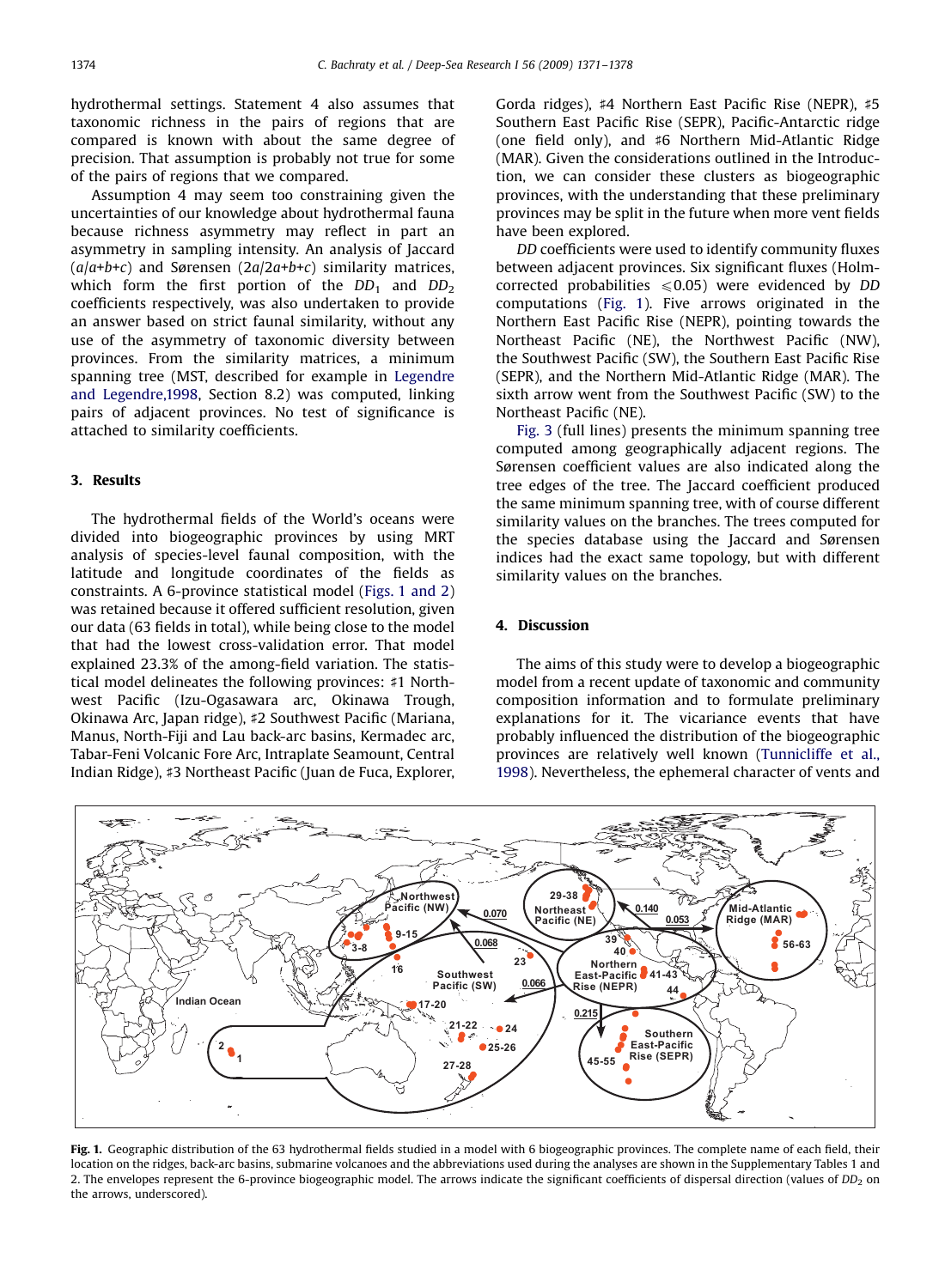<span id="page-4-0"></span>

Fig. 2. Six-province model obtained by multivariate regression tree (MRT) analysis of the community composition data, using latitude and longitude as the constraining variables. n is the number of fields in each statistical province. Latitudes are from the equator, longitudes are east from Greenwich. The fields forming each province are represented by numbers (Supplementary Table 2). The tree was redrawn as a function of the explanatory power of the groups ( $R^2$  values in ordinate) as the number of groups increases from 2 to 6.



Fig. 3. Full lines: minimum spanning tree (MST) computed from the Sørensen similarity coefficients among provinces. The Sørensen similarity values are shown on the lines. Arrowheads added when MST links are also significant  $DD_2$  coefficients. Gray dashed arrows: the two  $DD_2$  coefficients from [Fig. 1](#page-3-0) that are not also MST links.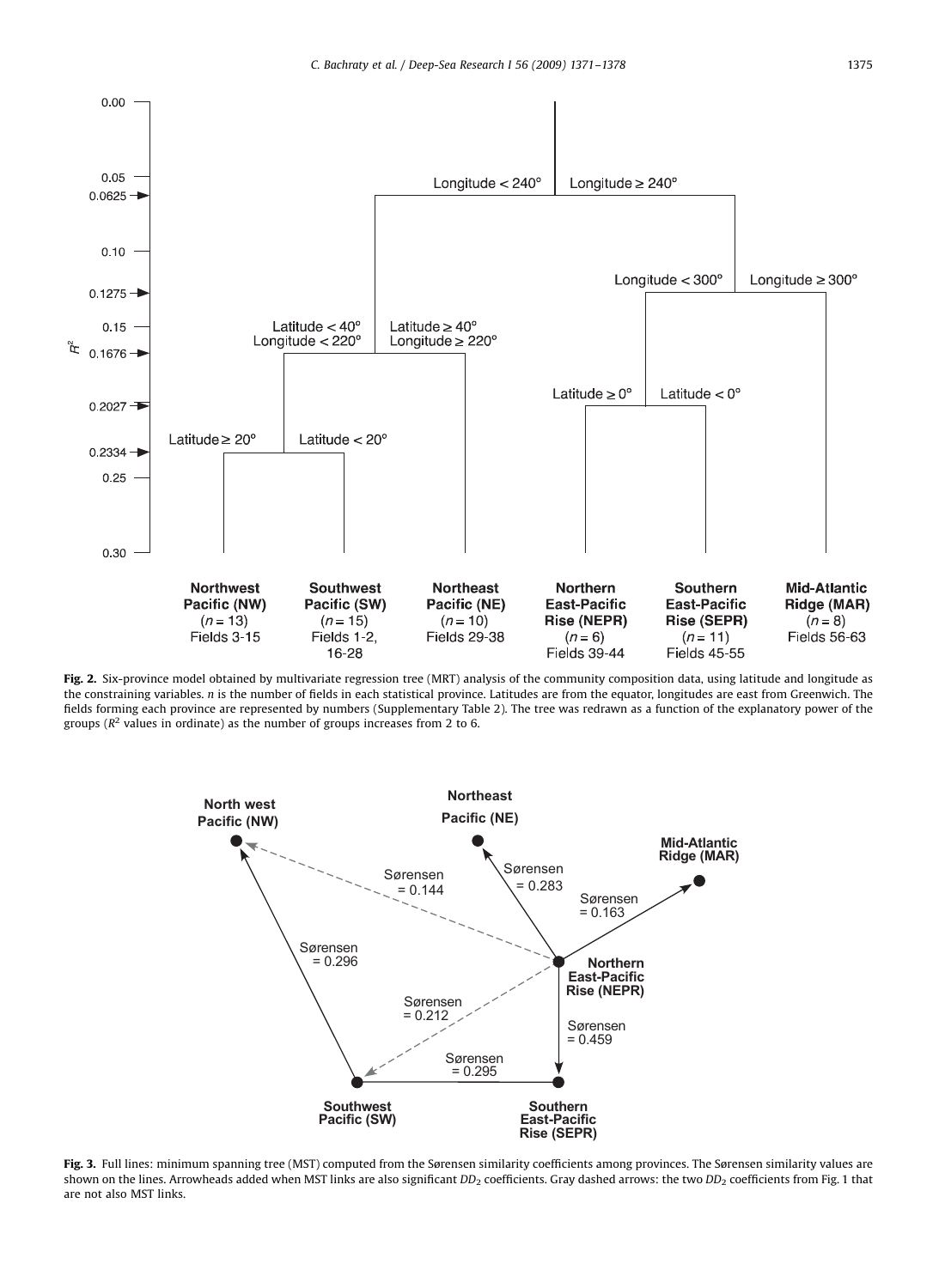the potential dispersal capacity of larvae ([Tyler and Young,](#page-7-0) [1999\)](#page-7-0) suggest a role for dispersal processes on the distribution of vent taxa.

Our model presents six biogeographic provinces and seven possible dispersal pathways ([Fig. 3\)](#page-4-0). It also suggests that the East-Pacific Rise (NEPR and SEPR) may have played a pivotal role as a centre of dispersal for the hydrothermal faunas. Concerning the provinces, a biogeographic model of vent fauna with 6 provinces had already been suggested [\(Van Dover et al., 2002;](#page-7-0) see Introduction) but the criteria considered for the definition of the provinces were different. Consequently, the model was different too: Northeast Pacific, Northwest Pacific, East Pacific Rise, Indian Ocean, Azores and MAR. Our model differs in some additional important respects from other models proposed in the literature [\(Tunnicliffe, 1997](#page-7-0); [Mironov et al., 1998](#page-7-0); [Tunnicliffe, 1998;](#page-7-0) [Tyler and Young,](#page-7-0) [2003](#page-7-0)). (1) The Southern EPR is defined as a separate province not combined with the Northern EPR. (2) The Northeast Pacific seems to be more closely linked to NEPR than to the NW or SW Pacific (see DD and Sørensen coefficients in [Fig. 3\)](#page-4-0). (3) The Indian Ocean is combined with the SW Pacific, whereas the Azores fields are not separated from the other Atlantic fields.

Four dispersal pathways between the NEPR and the other provinces highlighted in our study have been discussed in the literature.

(1) From the NEPR to the MAR: Because of the higher diversity and greater age of the Pacific Ocean, the fauna of the MAR fields include a subset of the Pacific fauna [\(Van](#page-7-0) [Dover, 1995](#page-7-0)). Dispersal pathways have been assumed between the Pacific and North Atlantic Oceans via the Panama Isthmus [\(Van Dover, 2000](#page-7-0)) although no direct ridge connections have existed between the Pacific and Atlantic ridges. Exchanges may have taken place through such environments as cold seeps, where reducing hydrocarbon-rich fluid seepage occurs and chemosynthetic organisms are found, as well as food-falls such as sunken wood and vertebrate carcasses. They may also have occurred by dispersal of epipelagic or bathypelagic larvae. This deep-sea corridor stayed open until the complete closure of the Panama Isthmus  $\sim$ 3 Ma ago. The vanished Caribbean ridges and connections to the Eastern Pacific subduction trenches could explain the subset of Pacific species found in the Atlantic faunas [\(Van Dover, 1995](#page-7-0)). The now vanished Tethys Sea, between Eurasia and Africa, could have served as a direct conduit for dispersal of vent species from the Pacific to the North Atlantic about 100 Ma ago ([Gebruk et al., 1997;](#page-6-0) [Jollivet et al., 1998](#page-7-0); [Van](#page-7-0) [Dover, 2000\)](#page-7-0). Genera common to the Mid-Atlantic and Western Pacific fields suggests that the South-West Indian Ocean Ridge served as a conduit for contemporaneous dispersal between these regions through the South Atlantic ([Hessler and Lonsdale, 1991](#page-7-0)). Whereas the connection between the South Atlantic and Indian Ocean ridges could allow present faunal exchanges, the Indian Ocean vent fauna is more similar to the Western Pacific than to the North Atlantic vent fauna [\(Van Dover et al.,](#page-7-0) [2001\)](#page-7-0). In our study, the Atlantic to Indian Ocean connection was not tested because of the paucity of data for the Indian Ocean (only 14 genera have been identified from

the two vent fields explored) and the fact that no faunal composition data are presently available from South Atlantic vents, despite the recent discovery and exploration of active vent fields between  $4^\circ$  and  $10^\circ$ S ([German](#page-6-0) et [al., 2008\)](#page-6-0).

(2) From the NEPR to the western Pacific: Some 43 Ma ago, the Kula Ridge, now subducted beneath Alaska, provided a direct link between the NEPR and the western Pacific basins [\(Hessler and Lonsdale, 1991](#page-7-0)). The ages of hydrothermal higher taxa (families and genera) are not in conflict with these geological events because most of them had already appeared before the subduction of the Kula Ridge ([Tunnicliffe et al., 1996\)](#page-7-0). Based on faunal similarity alone, the Sørensen coefficients suggest a link from the SEPR to the SW and on to NW, whereas the DD analysis, which uses the asymmetry of faunal composition as additional information, suggests direct links from the NEPR to the SW and NW. These results are not contradictory; the fairly high similarity between the SEPR and the SW may result from faunal exchanges between the three regions the NEPR, the SEPR, and the SW. Similarly, the fairly high similarity between the SW and the NW, which also corresponds to a significant DD arrow, may result from faunal exchanges from the NEPR to the SW and NW plus exchanges from SW to NW.

(3) From the NEPR to the Northeast Pacific: 30 Ma ago, before the North American Plate overrode the mid-ocean ridge, there was probably a single biogeographic province in the eastern Pacific ([Tunnicliffe, 1991\)](#page-7-0). The NEPR and the Northeast Pacific formed a continuous system of potential migration explaining the high similarities between these two regions ([Tunnicliffe et al., 1998;](#page-7-0) [Van Dover, 2000](#page-7-0)), which have 30 genera in common.

(4) From the NEPR to the SEPR: Several barriers to dispersion have been invoked to explain the genetic differentiation between the NEPR and the SEPR, which have the largest number of taxa in common in our data (51 genera) and the strongest DD coefficient. A dispersal filter was considered to be present around the equator, where the deep-oceanic currents and topographical features may limit faunal exchange between the NEPR and the SEPR by creating gyres. Phylogenetic studies [\(Hurtado et al., 2004](#page-7-0)) have led to the hypothesis of a biogeographic barrier at the level of the Easter Island Microplate south of the Equator, separating the  $31^{\circ}$ S, Saguaro and German Flats fields from the other fields of our SEPR statistical province (Supplementary Table 2). The MRT analysis identified these two subgroups, but we did not retain them as being separate in order to improve the robustness of the DD analysis, because the southernmost group would only have contained three fields. A new biogeographic province may be recognized in this region when data become available from more fields of the Southeast Pacific below 30°S.

As mentioned above, our results suggest that the East-Pacific Rise (NEPR and SEPR) may play a pivotal role as a centre of dispersal for the hydrothermal fauna. The NEPR had been suggested as a biogeographic or dispersal centre in previous studies because the species pool is very important in this oceanic zone ([Van Dover and Hessler,](#page-7-0) [1990\)](#page-7-0). In our data, NEPR also has the largest number of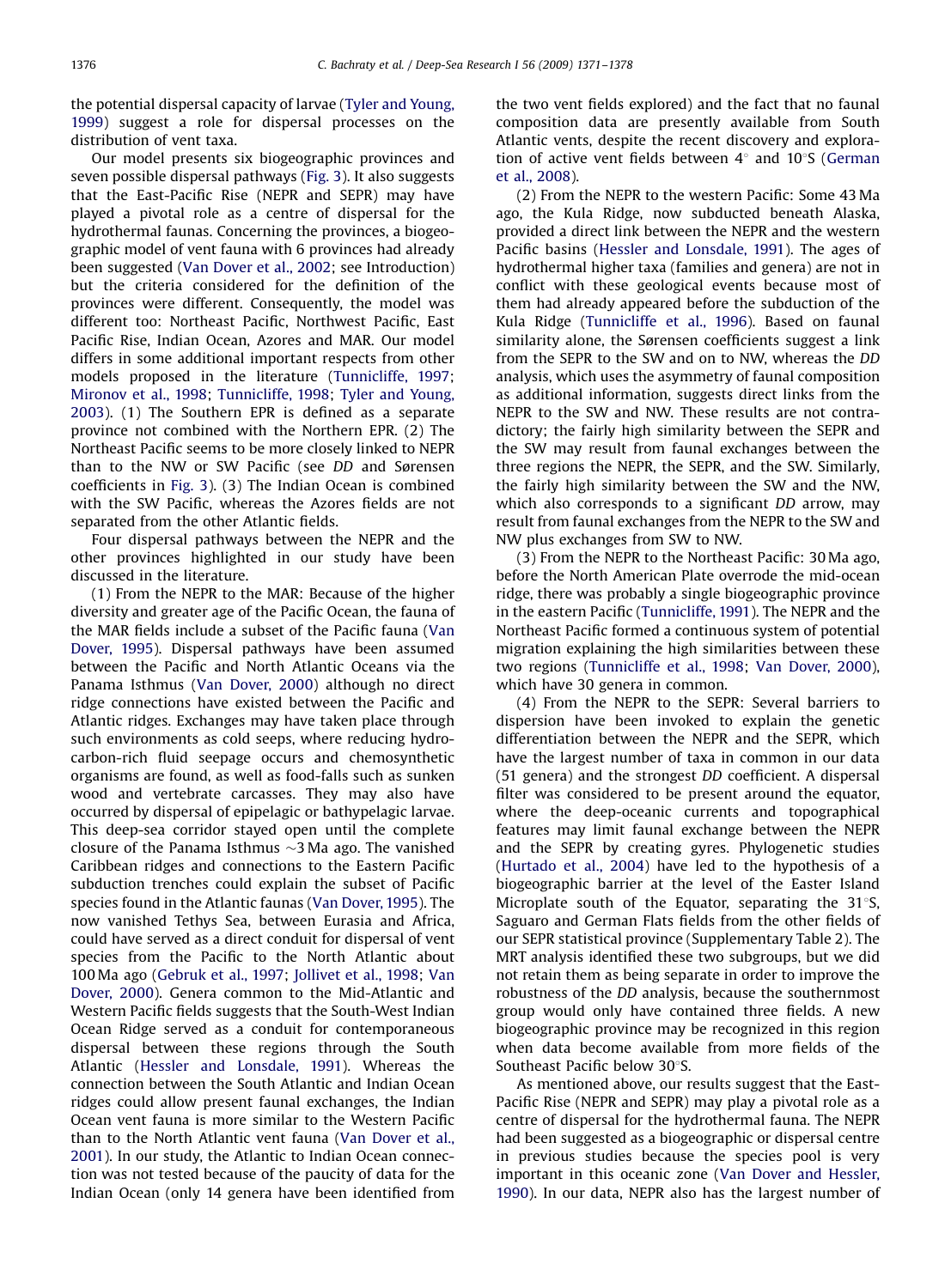<span id="page-6-0"></span>genera (151) consistent with its role as a centre of dispersal (see Material and Methods). Its high richness, however, may reflect the fact that it is one of the most intensely studied hydrothermal region. It has a high similarity with its neighbours: 51 genera are common with the SEPR, 30 with the Northeast Pacific, 25 with the Southwest Pacific, 19 with the MAR, and 15 with the Northwest Pacific. A total of sixty-nine genera are found exclusively in the NEPR. The number of genera in each statistical province is consistent with the hypothesis of dispersal and the geographic distribution of provinces: the SEPR is the nearest province to the NEPR and has the largest number of genera in common with it. On the other hand, the MAR has one of the lowest number of genera in common with the NEPR, probably because of the absence of direct historical connections between the Pacific and Atlantic ridges. Furthermore, the Pacific is the oldest ocean and the EPR was already active during the early Jurassic before the opening of Atlantic Ocean [\(Van Dover,](#page-7-0) [2000](#page-7-0)). Therefore, because the EPR is a fast-spreading ridge, hydrothermal activity is more frequent and variable than on a slow-spreading ridge and ecological succession tends to increase taxonomic diversity. Indeed, the study of [Van Dover \(1995\)](#page-7-0) highlighted the consequences of fastand slow-spreading rate on vent community succession. On slow ridges, communities are not frequently disturbed by tectonic activity, contrary to fast-spreading ridges. She highlighted the monotonic character of the MAR communities (slow-spreading ridge) contrary to the EPR (fast-spreading ridge), where communities change in numbers of individuals and increase in diversity with time. For example, the MAR communities have been shown to be dominated by the same taxa over decades, whereas the EPR has completely different dynamics [\(Van](#page-7-0) [Dover, 2000\)](#page-7-0). Second, according to [Shank et al. \(1998\)](#page-7-0), microbial production is enhanced following magmatic eruptions, particularly because hydrogen sulfide and iron concentrations increase to very high values. In response to this increased microbial production, species like Riftia spp. or Tevnia spp. colonize the new vents formed after the eruption. The ''pre-conditioning'' of the habitat by these species allows other species to settle on vents. As a consequence, microbial production increases the number of invertebrate individuals and the ''pre-conditioning'' increases faunal diversity [\(Van Dover, 1995;](#page-7-0) [Shank et al.,](#page-7-0) [1998;](#page-7-0) [Van Dover, 2000](#page-7-0)).

Our results are in agreement with the main continental plate-tectonic events as well as the position of Pacific Ridges and ocean history. The following problems must be considered, however. First, no faunal data are available for vast oceanic regions, in particular the South MAR, the northern portion of the North MAR, as well as the Arctic and the Antarctic oceans. These areas, and the back-arcs basins, are the next exploration missions scheduled by ChEss (Chemosynthetic Ecosystem Science), a project of the Census of Marine Life programme. Second, the dispersal pathway between the NEPR and the MAR is not as evident as the other pathways for the following reasons. (1) No direct connection between the two ridges has been found. (2) The Caribbean plate may not have facilitated the exchanges between the NEPR and the MAR because of its isolation from the Cocos and the North American plates. It lost its connection to the Pacific with the formation of the Isthmus of Panama 3 Ma ago. (3) Third, no genetic analyses were used in our study. They will be important to support our first results.

Complementary studies are required to support our conclusion about the importance of the East-Pacific Rise (NEPR and SEPR) as a centre of dispersal for hydrothermal fauna. First, a phylogeographic study correlating historical geological events with the phylogeny of species belonging to some of the cosmopolitan hydrothermal groups, and examination of the reproduction and dispersal data about hydrothermal organisms, would allow us to understand the biological mechanisms underlying their dispersal among the provinces [\(Myers and Giller, 1988\)](#page-7-0). Second, our model of hydrothermal dispersal could be extended to include data from cold seeps, which are another type of chemosynthetic ecosystem. Vents and seeps have several species, genera and families in common, suggesting that there are direct evolutionary links between them [\(Little](#page-7-0) [and Vrijenhoek, 2003](#page-7-0)). Cold seeps may have played the role of stepping-stones in faunal exchanges, in particular between the NEPR and the MAR.

#### Acknowledgments

This research contributes to the project ChEss of Census of Marine Life and was supported by NSERC grant no. 7738 to P. Legendre and by ANR 06 BDIV 005 grant to D. Desbruyères.

### Appendix. Supplementary data

Supplementary data associated with this article can be found in the online version at [doi:10.1016/j.dsr.2009.](dx.doi.org/10.1016/j.dsr.2009.01.009) [01.009](dx.doi.org/10.1016/j.dsr.2009.01.009).

#### References

- ChEss, Biogeography of deep-water chemosynthetic ecosystems, for the census of marine life. ChEssBase Taxonomic Search,  $\langle$ [http://www.](http://www.noc.soton.ac.uk/chess/database/)noc.soton.ac.uk/chess/database/ $\rangle$ .
- [noc.soton.ac.uk/chess/database/](http://www.noc.soton.ac.uk/chess/database/) >.<br>Black, M.B., Halanych, K.M., Maas, P.A.Y., Hoeh, W.R., Hashimoto, J.,<br>Desbruyères, D., Lutz, R.A., Vrijenhoek, R.C., 1997. Molecular systematics of vestimentiferan tubeworms from hydrothermal vents and cold-water seeps. Marine Biology 130, 141–149.
- Briggs, J.C., 1974. Marine zoogeography. McGraw-Hill, New York.
- Chevaldonné, P., Jollivet, D., Desbruyères, D., Lutz, R.A., Vrijenhoek, R.C., 2002. Sister-species of eastern Pacific hydrothermal vent worms (Ampharetidae, Alvinellidae, Vestimentifera) provide new mitochondrial COI clock calibration. Cahiers de Biologie Marine 43 (3–4), 367–370.
- De'ath, G., 2002. Multivariate regression trees: a new technique for constrained classification analysis. Ecology 83, 1105–1117.
- De'ath, G., 2006. mvpart: multivariate partitioning. R package version 1.2–4.  $\langle$  <http://cran.r-project.org/> $\rangle$ .
- Desbruyères, D., Segonzac, M., Bright, M., 2006. Handbook of Deep-Sea Hydrothermal Vent Fauna. Denisia 18, Linz-Dornach.
- Gebruk, A.V., Galkin, S.V., Vereshchaka, A.L., Moskalev, L.I., Southward, A.J., 1997. Ecology and biogeography of the hydrothermal vent fauna of the Mid-Atlantic Ridge. Advances in Marine Biology 32, 93–144.
- German, C.R., Bennett, S.A., Connelly, D.P., Evans, A.J., Murton, B.J., Parson, L.M., Prien, R.D., Ramirez-Llodra, E., Jakuba, M., Shank, T.M., Yoerger, D.R., Baker, E.T., Walker, S.L., Nakamura, N., 2008. Hydrothermal activity on the southern Mid-Atlantic Ridge: Tectonically- and